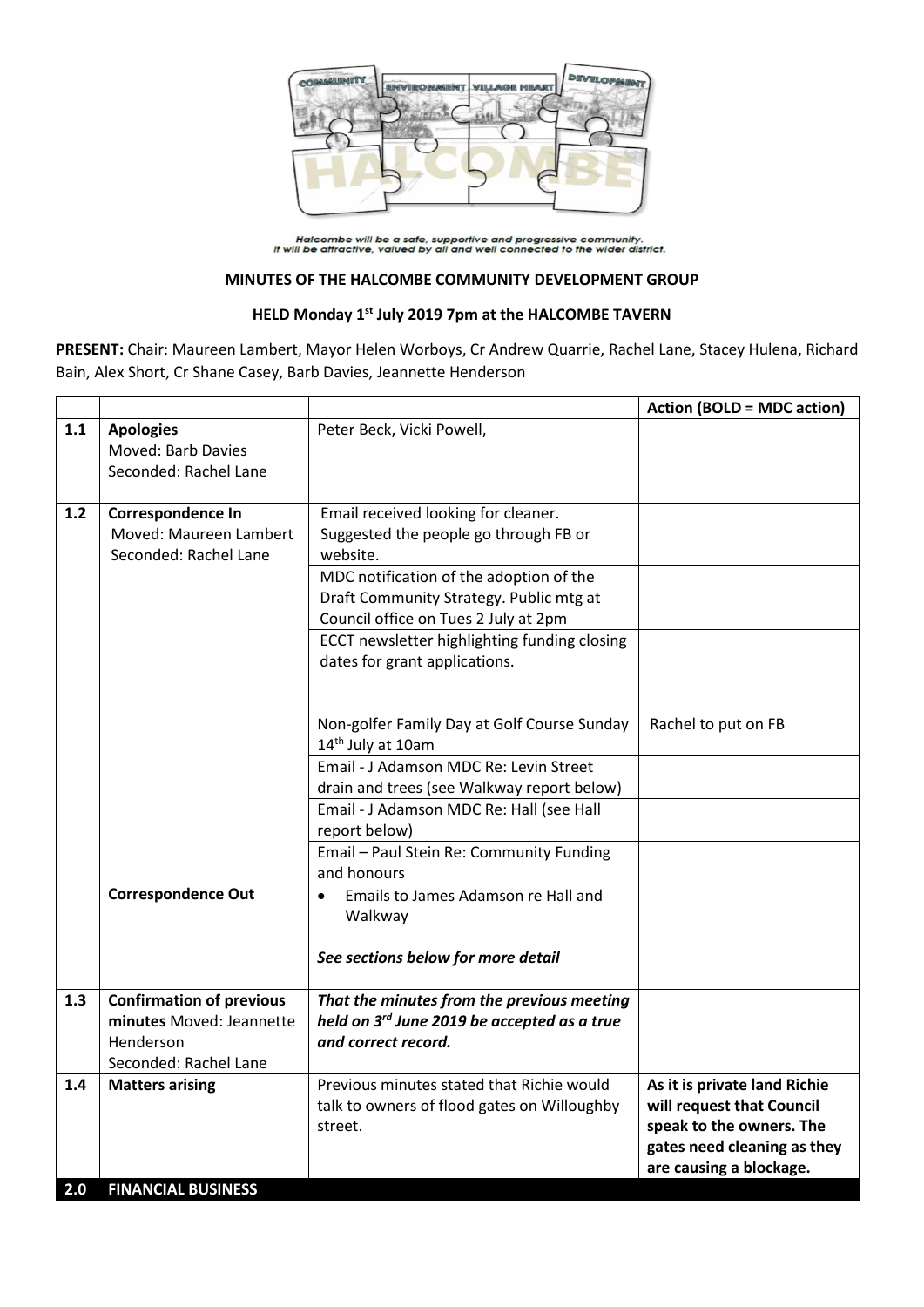|     | <b>Financial reports</b><br>Moved: Stacey Hulena<br>Seconded: Jeannette<br>Henderson<br>Unanimously accepted<br><b>Invoices for approval</b><br>Moved: Stacey Hulena<br>Seconded: Jeannette<br>Henderson<br>Unanimously accepted | That the Financial Report showing an<br>overall total balance of $$39,110.13$ be<br>accepted.<br>Invoices to be paid:<br>Jelanco Projects Invoice - Edging timber<br>and screws for Walkway \$58.32<br>R. Lane reimbursement - Hall chairs x10<br>$\bullet$<br>\$40.00<br>M. Lambert purchase of fabric for chairs<br>$\bullet$<br>$$74 - Hall$<br>M. Lambert \$85 - Hall<br>$\bullet$<br>M. Lambert \$200 mops - Hall<br>$\bullet$<br>J. Henderson materials for lantern<br>$\bullet$<br>making \$148.06 - General<br>J. Henderson postage for gift to D<br>٠<br>Johnson \$16 - General<br><b>Finances Received</b><br>MDC \$5,000 grant for ANZAC day<br>٠                                                                                                                                                                                                                                                                                                                   | The \$5,000 received from<br>MDC needs to be transferred<br>into the ANZAC account.                                                                                                                                                                                                                                                                                                                                                                                                                                                                                                                                        |
|-----|----------------------------------------------------------------------------------------------------------------------------------------------------------------------------------------------------------------------------------|--------------------------------------------------------------------------------------------------------------------------------------------------------------------------------------------------------------------------------------------------------------------------------------------------------------------------------------------------------------------------------------------------------------------------------------------------------------------------------------------------------------------------------------------------------------------------------------------------------------------------------------------------------------------------------------------------------------------------------------------------------------------------------------------------------------------------------------------------------------------------------------------------------------------------------------------------------------------------------|----------------------------------------------------------------------------------------------------------------------------------------------------------------------------------------------------------------------------------------------------------------------------------------------------------------------------------------------------------------------------------------------------------------------------------------------------------------------------------------------------------------------------------------------------------------------------------------------------------------------------|
| 3.0 | <b>MDC Project funding</b>                                                                                                                                                                                                       | Keep a record here of the project funding<br>requests for 2019/2020 so we can maintain<br>a running tally of where we are at. All of the<br>below is however yet to be approved:<br>Project Fund (\$3k)<br>ANZAC Day 2020 \$1000<br>$\bullet$<br>Community Communications \$500<br>$\bullet$<br>Other community get togethers \$1000<br>$\bullet$<br>Walkway \$500<br>$\bullet$<br><b>Community Committee Plan fund</b><br>(contestable \$60k)<br>Walkway info signs & picnic area \$17,000<br>CBD/Cenotaph/Rec area development<br>\$8,200<br>Monteith St carpark - school walkway<br>\$18,521<br>Stanway road stormwater drain clean up<br>\$5,000<br>Other requests<br>Ongoing walkway maintenance<br>Hall roof and flashing renewal \$30,000<br>$\bullet$<br>Hall and Playcentre (MDC owns<br>Playcentre building) exterior paint<br>\$30,000<br>Hall carpark resurface and extension<br>\$7,413<br>Hall floor revarnish \$10,000<br>$\bullet$<br>Kimber St seal extension | Janine to update once<br>approval / acceptance has<br>been given for 2019/2020.<br><b>Rachel asked Cr Shane Casey</b><br>if he could follow up as the<br>year has now started.<br>2018/2019 \$3K Project Fund:<br>HCDG need to provide MDC<br>with receipts for ANZAC Day<br>spend from this fund (\$1,500<br>for ANZAC Day) and<br>reconcile any other funds<br>spent from the fund for<br>reimbursement.<br>Request for 2020/2021<br>Project Fund, Community<br>Committee Plan Fund and<br>other request (usually done<br>via Annual Plan or LTP<br>process) need to be<br>submitted to MDC by 31 <sup>st</sup><br>Sept. |
|     | <b>COUNCIL REPORT</b><br><b>Council Report June 2019</b>                                                                                                                                                                         | Draft Community Dev. Strategy has been<br>adopted - booklets handed out. A public                                                                                                                                                                                                                                                                                                                                                                                                                                                                                                                                                                                                                                                                                                                                                                                                                                                                                              |                                                                                                                                                                                                                                                                                                                                                                                                                                                                                                                                                                                                                            |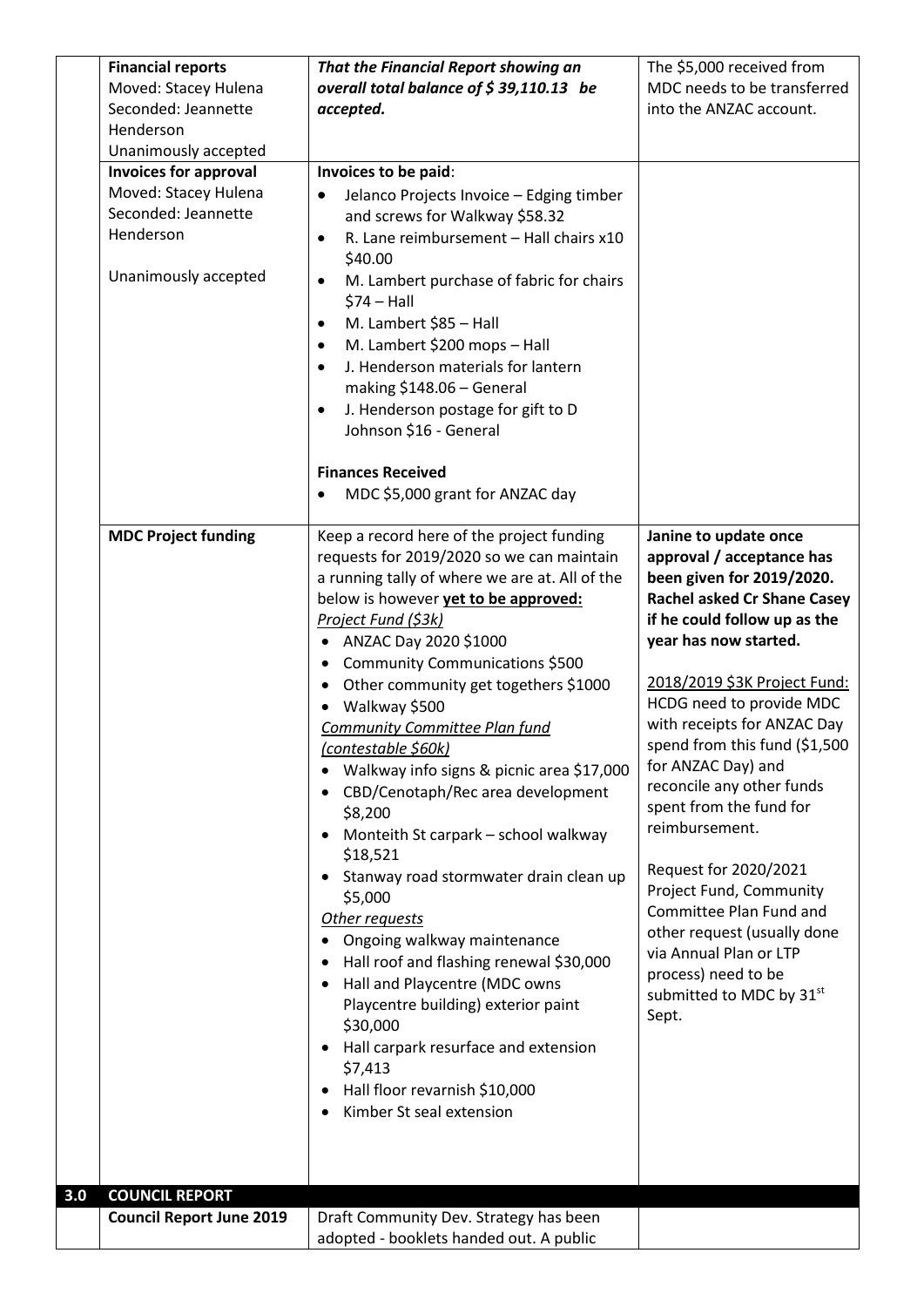|     |                         | meeting is being held at the Council office on               |                              |
|-----|-------------------------|--------------------------------------------------------------|------------------------------|
|     |                         | Tues 2 July at 2pm for any questions.                        |                              |
|     |                         |                                                              |                              |
|     |                         | Building Consents - delays due to illness.                   |                              |
|     |                         | Please be patient.                                           |                              |
|     |                         | Community Honours nominations have now                       |                              |
|     |                         | closed. Halcombe has not nominated anyone                    |                              |
|     |                         | this year.                                                   |                              |
|     |                         |                                                              |                              |
|     |                         | Outcomes for Feilding Town Centre 2040                       |                              |
|     |                         | have been finalised in a 1 pager. The next                   |                              |
|     |                         | step is the design phase (mocking up what                    |                              |
|     |                         | the new plans will look like). Budget has                    |                              |
|     |                         | been set by Council as \$63k.                                |                              |
|     |                         |                                                              |                              |
|     |                         | Earthquake prone buildings. New legislation                  |                              |
|     |                         | is coming in soon to assist building owners,                 |                              |
|     |                         | especially in the regions, with bring Historic               |                              |
|     |                         | up to spec.                                                  |                              |
|     |                         |                                                              |                              |
|     |                         | $1st$ July 2019 – EOI's now open for candidates              |                              |
|     |                         | for election in Manawatu                                     |                              |
|     |                         |                                                              |                              |
| 4.0 | <b>GENERAL BUSINESS</b> |                                                              |                              |
| 4.1 | Focus #1 - Walkway and  | Email between Vicki and James Adamson.                       | James will send arborist to  |
|     | <b>Domain</b>           | Re-trees along Levin street carpark being                    | check trees along Levin St   |
|     |                         | dangerous and the Levin street drain                         | for Health & Safety. They    |
|     |                         | needing to be cleared out.                                   | will be removed if they pose |
|     |                         |                                                              | a risk. No update on this.   |
|     |                         |                                                              |                              |
|     |                         |                                                              |                              |
|     |                         | Update received: The Levin Street drain will                 |                              |
|     |                         | not be cleared as there are currently no<br>funds available. |                              |
|     |                         |                                                              |                              |
|     |                         | FB thank you done to Rec Services for                        | Jeannette to send Thank you  |
|     |                         | planting done on walkway.                                    | card.                        |
|     |                         |                                                              |                              |
|     |                         | Pohuts have been badly frost burnt - Rachel                  | Moved to save the trees and  |
|     |                         | could make frost sleeves and we stake them                   | to go with the stakes and    |
|     |                         | all?? 20m x 1m frost cloth from Mitre $10 =$                 | frost cloth. These can be    |
|     |                         | \$8.99. Estimate that we'd need 5m per tree                  | reused each year.            |
|     |                         | (8 rolls = \$71.92) plus stakes Bamboo (TWL                  |                              |
|     | Moved - Maureen Lambert | 1200mm x 25 stakes x5 packs = \$40) or                       |                              |
|     | Seconded - Rachel Lane  | Wooden (Advance Landscape 1200mm x 25                        |                              |
|     |                         | stakes $x 5$ packs = \$202.63 including P&P and              |                              |
|     |                         | GST)                                                         |                              |
| 4.2 | Focus #2 - Hall & Hall  | Thankyou cards                                               | Sent                         |
|     | kitchen/bar refurb.     | Thank You Afternoon Tea                                      | Successful                   |
|     |                         | Mops have arrived - in storeroom                             |                              |
|     |                         | Hall Info sheet                                              | A sheet has been drawn up    |
|     |                         |                                                              | for users of the hall.       |
|     |                         | Hall meeting with James Adamson.                             | Items discussed included:    |
|     |                         | Maureen met with James - he provided                         | flashing on roof, storeroom  |
|     |                         | excellent feedback on how hall looks.                        | door, kitchen door,          |
|     |                         |                                                              | guttering, external paint,   |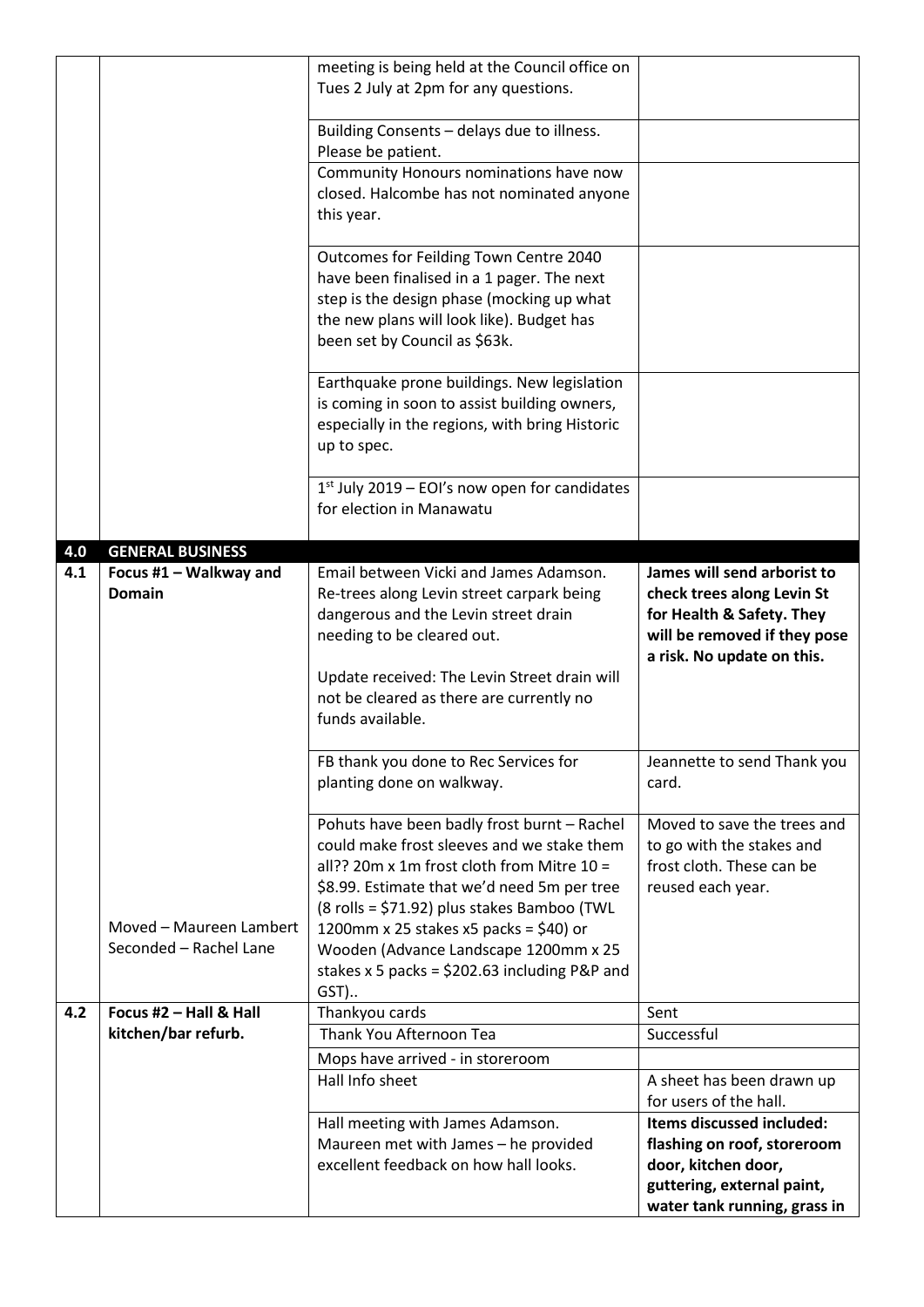|     |                          |                                                                                        | gutter. James took photos                       |
|-----|--------------------------|----------------------------------------------------------------------------------------|-------------------------------------------------|
|     |                          | Insurance for appliances in the hall. Contents                                         | to follow up<br>Alex Short to provide the       |
|     |                          | insurance premium \$713p.a. plus \$1,000                                               | marking tool.                                   |
|     |                          | excess. Is it necessary? Insurance broker                                              |                                                 |
|     |                          | suggested not. This was discussed and it was                                           | Need to update hall T&Cs to                     |
|     |                          | agreed not to take out insurance on the                                                | say hirers are responsible for                  |
|     |                          | appliances but to mark them as Halcombe                                                | insuring any stuff they bring<br>into the hall. |
|     |                          | Hall.                                                                                  |                                                 |
|     |                          | Positive feedback from hall users. Booking                                             |                                                 |
|     |                          | are steadily increasing.                                                               |                                                 |
|     |                          |                                                                                        |                                                 |
|     |                          | Annual hall report due end of July.                                                    | Rachel to work with                             |
|     |                          | The annual hall plan needs to be in this<br>month. Finances, booking, community input, | Maureen on the report.                          |
|     |                          | usage all need to be filed. I have included a                                          | Rachel to sort out copy of                      |
|     |                          | draft three-year plan to discuss.                                                      | finances of hall for hall                       |
|     |                          |                                                                                        | report.                                         |
|     |                          | Also discussed the three-year funding                                                  |                                                 |
|     |                          | requests (need to reflect/include what has                                             |                                                 |
|     |                          | already be requested for 2019/202 funding.)                                            |                                                 |
|     |                          | <b>Central Trust Grant</b>                                                             | <b>CET grant money</b>                          |
|     |                          | Emails and phone calls to Morgan Scott, CET                                            | Accessing CET grant money                       |
|     |                          | re total of grant and how to access this fund.                                         | was not as straight forward                     |
|     |                          |                                                                                        | as putting in an invoice and                    |
|     |                          | From Morgan: reply with adjustment of total                                            | they paid. We must supply                       |
|     |                          | to \$16,947 as they had deducted GST.                                                  | invoices and proof of                           |
|     |                          | Multiple emails, phone calls re how to access                                          | payment. MDC have a<br>system in place whereby  |
|     |                          | grant money with council as broker -                                                   | they pay and when we have                       |
|     |                          | Morgan Scott CET, Nisbets, Leader and Watt,                                            | the goods, they will then                       |
|     |                          | Janine MDC, Carl MDC, Tracey (finance) MDC                                             | invoice CET for the money.                      |
|     |                          |                                                                                        | This involved getting new                       |
|     |                          |                                                                                        | invoices from Leader and                        |
|     |                          |                                                                                        | Watt and Nisbets made out                       |
|     |                          |                                                                                        | to MDC.                                         |
|     |                          | Maureen asked are the grounds of hall                                                  | Was suggested to try the                        |
|     |                          | smoke free? Where do you get stickers from                                             | DHB for stickers.                               |
|     |                          | for the hall?                                                                          |                                                 |
| 4.3 | Focus #3 - Cenotaph &    | No Update                                                                              |                                                 |
|     | <b>Recreational Area</b> |                                                                                        |                                                 |
| 4.4 | <b>SUBPROJECTS</b>       |                                                                                        |                                                 |
|     | <b>Roading</b>           | Kimber Streets works has made shape                                                    |                                                 |
|     |                          | better, however it remains to be seen                                                  |                                                 |
|     |                          | whether dust remains a problem. Some<br>water table work was done but the              |                                                 |
|     |                          | Halcombe end properties need culverts to                                               |                                                 |
|     |                          | alleviate scouring every time it rains. More                                           |                                                 |
|     |                          | metal has been laid on Gilbert, Godley and                                             |                                                 |
|     |                          | Pearce Streets.                                                                        |                                                 |
|     |                          | Hole by the Burns place (Mt Biggs Road) is                                             | Richie to ring in a                             |
|     |                          | getting worse.                                                                         | <b>Transaction Request.</b>                     |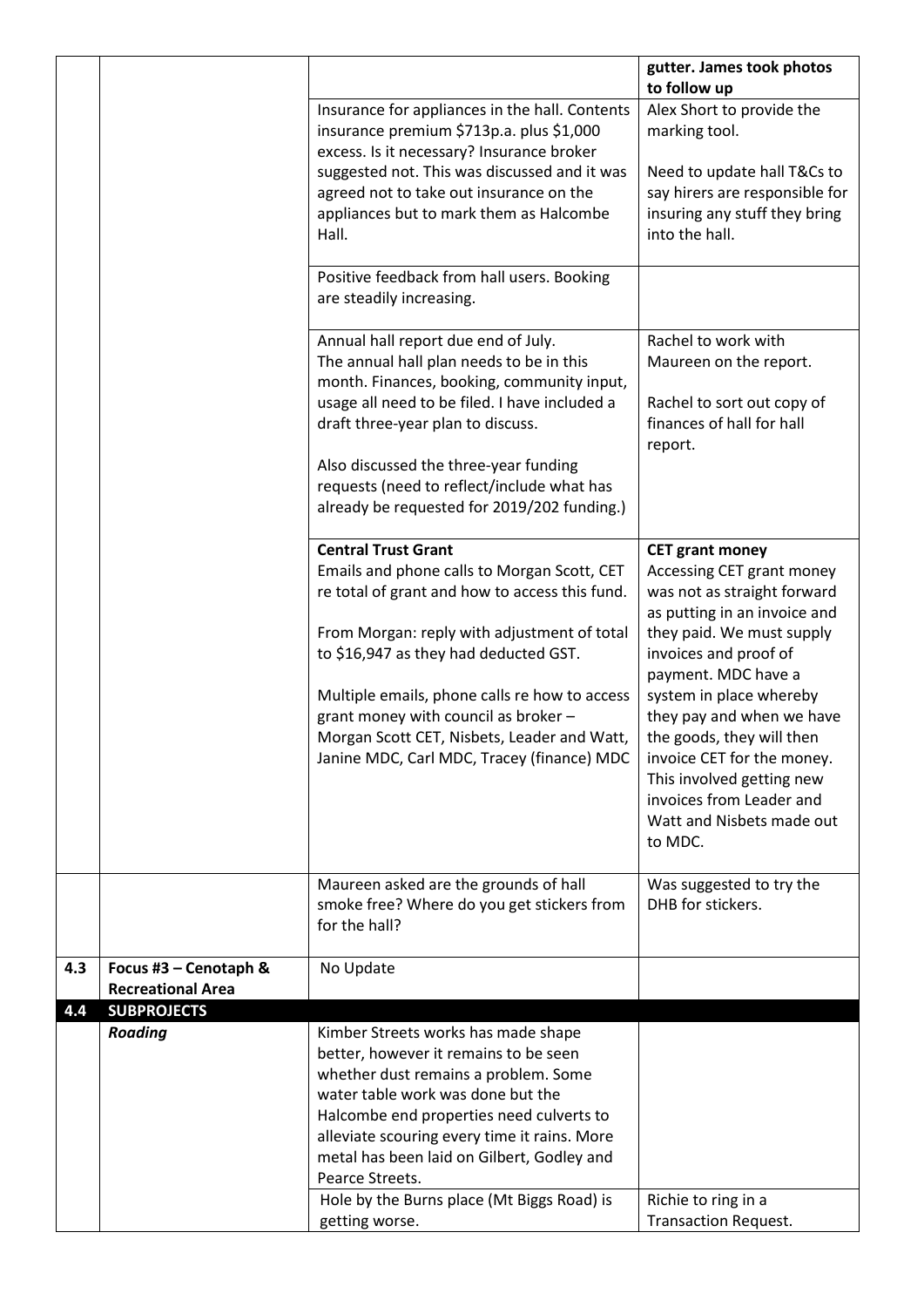|                                                       | Culvert by Binsteads (Mt Biggs Road) has                                                                                                                                                                                                                                                                                                                                                                                                                                                                                                                                                                                                                        | Richie to ring in a                                          |
|-------------------------------------------------------|-----------------------------------------------------------------------------------------------------------------------------------------------------------------------------------------------------------------------------------------------------------------------------------------------------------------------------------------------------------------------------------------------------------------------------------------------------------------------------------------------------------------------------------------------------------------------------------------------------------------------------------------------------------------|--------------------------------------------------------------|
|                                                       | been redone - needs seal put back over.                                                                                                                                                                                                                                                                                                                                                                                                                                                                                                                                                                                                                         | <b>Transaction Request.</b>                                  |
|                                                       | Mt Biggs Road before Stewart Street has got                                                                                                                                                                                                                                                                                                                                                                                                                                                                                                                                                                                                                     | Richie to ring in a                                          |
|                                                       | some bits caving away - one bit in particular                                                                                                                                                                                                                                                                                                                                                                                                                                                                                                                                                                                                                   | <b>Transaction Request.</b>                                  |
|                                                       | s quite bad. Needs to be sorted.                                                                                                                                                                                                                                                                                                                                                                                                                                                                                                                                                                                                                                |                                                              |
| <b>Community get-togethers</b>                        | <b>ANZAC Day Update</b>                                                                                                                                                                                                                                                                                                                                                                                                                                                                                                                                                                                                                                         | Thank you cards printed<br>need sending                      |
|                                                       | <b>Auction</b>                                                                                                                                                                                                                                                                                                                                                                                                                                                                                                                                                                                                                                                  | Thank you cards sent                                         |
|                                                       | Ladies Night: Dates yet to be set. Need to<br>consider Cheltenham Ladies Night dates.<br>Plan so far for events are:<br>#1. General wine/dessert catch up with<br>Embrace doco being screened (DVD has<br>been purchased) - July/August<br>#2. General wine/dessert catch up with<br>speed version of a Norwex/<br>Tupperware/Airborne type party (Norwex is<br>confirmed) - Sept/Oct<br>#3. Just a general catch up evening possibly                                                                                                                                                                                                                           | Rachel to set dates.                                         |
|                                                       | with wine tasting?? - Nov/Dec<br>Jan/Feb/March: Would like to do something<br>outside (Fun run/walk) - could be family<br>orientated rather than just ladies!                                                                                                                                                                                                                                                                                                                                                                                                                                                                                                   |                                                              |
|                                                       | <b>Wedding dress evening (Barb)</b><br>Promote as a wedding venue                                                                                                                                                                                                                                                                                                                                                                                                                                                                                                                                                                                               | No update                                                    |
|                                                       | Lantern Festival All workshops went well -<br>1st - we made 18 lanterns, around 35 people<br>in the hall. $2^{nd}$ - we made 16 lanterns. $3^{rd}$ -<br>made 14 lanterns. Thanks to all those that<br>helped. Total 48 lanterns!<br>BBQ booked from Rec. Services - need to<br>purchase sausages, bread, sauce,<br>marshmallows, soup, rolls, wine for Mulled<br>wine. Need help to set up the festival next<br>Saturday. Fire brigade will be in attendance<br>as Community Engagement and for safety<br>reasons. 2 braziers have been lent to us -<br>need wood. Generator - need power for hot<br>water & lights. Budget to purchase food<br>items required. | Budget of \$200 for food &<br>drink.<br>Moved: Barb / Rachel |
| <b>Cemetery Land</b>                                  | No Update                                                                                                                                                                                                                                                                                                                                                                                                                                                                                                                                                                                                                                                       |                                                              |
| <b>IT communication (cell,</b><br>landline, internet) | Rachel has spoken to Jessica from RCG and<br>they were going to look at other options<br>besides the Domain. Rachel pushed again for<br>the Cemetery Land as getting a consent to<br>go higher there (for line of sight) would have<br>a lot less impact than getting a consent for<br>an area in the village.                                                                                                                                                                                                                                                                                                                                                  | Rachel to send contact<br>details to Mayor Helen.            |
|                                                       | Mayor Helen has offered to champion<br>getting some sort of clarity on what is<br>happening and to help protect our villages<br>from towers just popping up anywhere.                                                                                                                                                                                                                                                                                                                                                                                                                                                                                           |                                                              |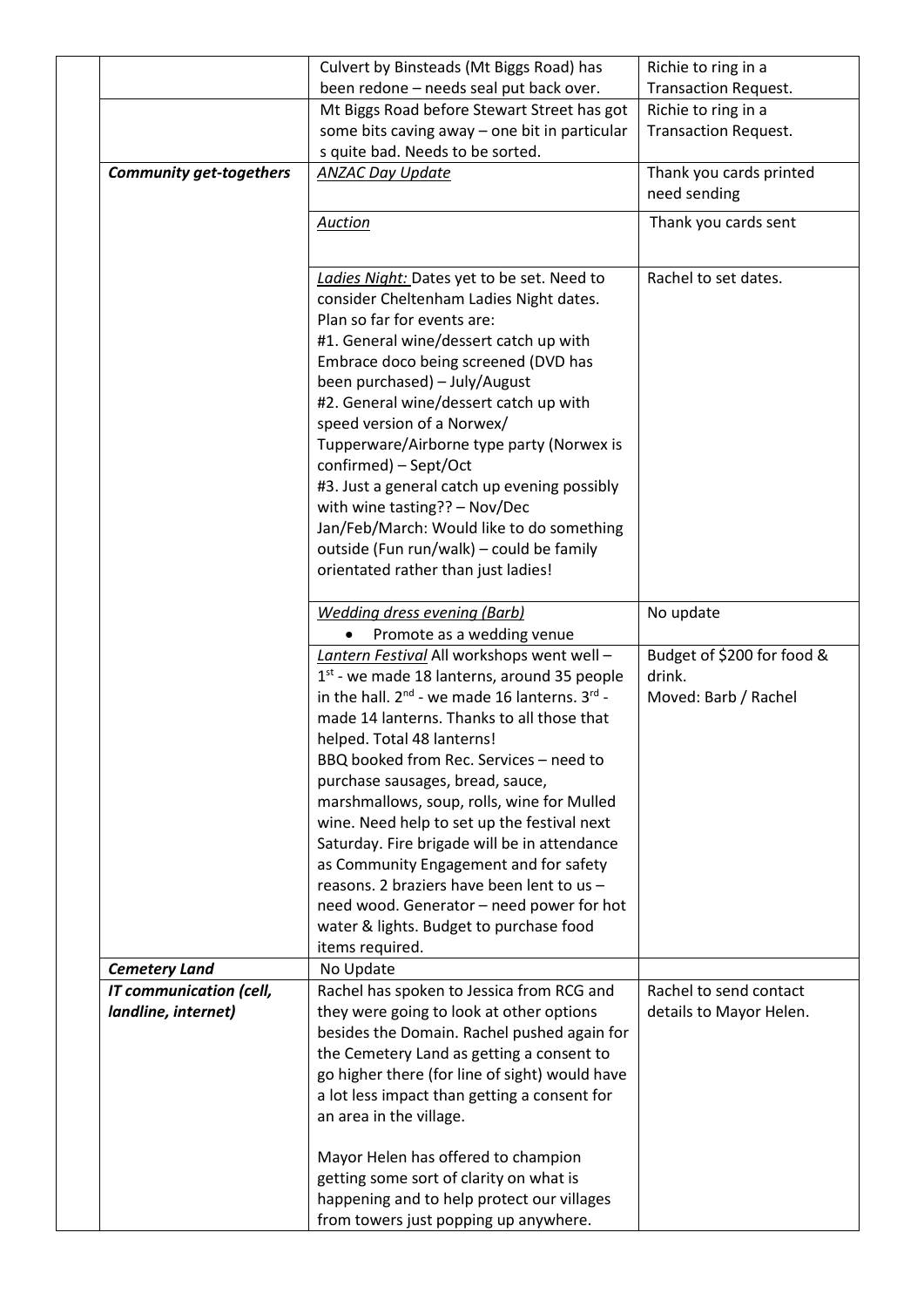|     | <b>Entrance signs</b>                     | No update                                                                                                                                                                                                                                                             |                                                                                                                                                                             |
|-----|-------------------------------------------|-----------------------------------------------------------------------------------------------------------------------------------------------------------------------------------------------------------------------------------------------------------------------|-----------------------------------------------------------------------------------------------------------------------------------------------------------------------------|
|     | <b>Neighbourhood Support</b>              | No update                                                                                                                                                                                                                                                             |                                                                                                                                                                             |
|     | <b>Civil Defence</b>                      | Situation vacant notice on FB. Alison Short<br>interested in taking up this position.                                                                                                                                                                                 | Alison to be the Champion.                                                                                                                                                  |
|     | Power capacity in village                 | No update.                                                                                                                                                                                                                                                            |                                                                                                                                                                             |
|     | <b>Christmas Lights</b>                   | \$422.32 balance (Held in General Account)                                                                                                                                                                                                                            |                                                                                                                                                                             |
|     | <b>Rangitikei River Access</b>            | No update                                                                                                                                                                                                                                                             |                                                                                                                                                                             |
|     | <b>Recycling</b>                          | Rachel picked up stuff in June.                                                                                                                                                                                                                                       | Another FB post to remind to<br>take to charity shops.                                                                                                                      |
| 4.5 | <b>Other General Business</b>             |                                                                                                                                                                                                                                                                       |                                                                                                                                                                             |
|     | <b>Iwi Matters</b>                        | No update.                                                                                                                                                                                                                                                            |                                                                                                                                                                             |
|     | <b>Sewerage</b>                           | No update.                                                                                                                                                                                                                                                            |                                                                                                                                                                             |
|     | <b>Stormwater</b>                         | As per Matters Arising: Previous minutes<br>stated that Richie would talk to owners of<br>flood gates on Willoughby street.                                                                                                                                           | As it is private land Richie<br>will request that Council<br>speak to the owners. The<br>gates need cleaning as they<br>are causing a blockage.                             |
|     | <b>Water Scheme</b>                       | Water scheme committee meeting Tues 2<br>July 2019.                                                                                                                                                                                                                   | Anything to bring up send<br>through the Mike asap.                                                                                                                         |
|     | <b>Halcombe Community</b><br><b>Trust</b> | <b>Power Capacity</b><br>IT Communication - cell, landline, internet.                                                                                                                                                                                                 | Rachel still to meet with<br>Lynn McCurdy re: these<br>items.                                                                                                               |
|     | <b>Halcombe Community</b><br><b>Fund</b>  | Discussed where should this fund should sit?<br>Was unanimously agreed that HCF should sit<br>with the Halcombe Community Trust & the<br>Trust to administer it.                                                                                                      | Rachel to send application<br>for the Charitable Services<br>contact to double check it is<br>ok for the Trust to<br>administer.<br>Rachel also to speak to Lyn<br>McCurdy. |
| 5.0 | <b>Community</b><br><b>Communications</b> | Halcombe Herald - no update                                                                                                                                                                                                                                           |                                                                                                                                                                             |
|     |                                           | Facebook champion - no update                                                                                                                                                                                                                                         |                                                                                                                                                                             |
|     |                                           | Road signs - Speed signs have been erected<br>on the Mt. Stewart Halcombe road by the<br>Burns's.<br>Community Email - no update                                                                                                                                      |                                                                                                                                                                             |
|     |                                           | School - no update                                                                                                                                                                                                                                                    |                                                                                                                                                                             |
|     |                                           | Playcentre - no update                                                                                                                                                                                                                                                |                                                                                                                                                                             |
|     |                                           | Halcombe Tavern - Golf day out 14 <sup>th</sup> July at<br>10am for those who can't pay golf. All<br>welcome.<br>Fire Brigade - nothing to report                                                                                                                     |                                                                                                                                                                             |
| 6.0 | <b>Other items</b>                        | Rach sat in on the June Council meeting.                                                                                                                                                                                                                              | Stressed the need to have                                                                                                                                                   |
|     |                                           | Interesting to note that the HCDG has a<br>significantly greater amount of funds in their<br>accounts than the other committees. Also,<br>interesting to note that each Liaison<br>Councillor gets to make a 'comment' if<br>required in relation to their committee. | comprehensive minutes<br>from our meetings.                                                                                                                                 |
|     |                                           | Maybe we could keep this in mind and give                                                                                                                                                                                                                             |                                                                                                                                                                             |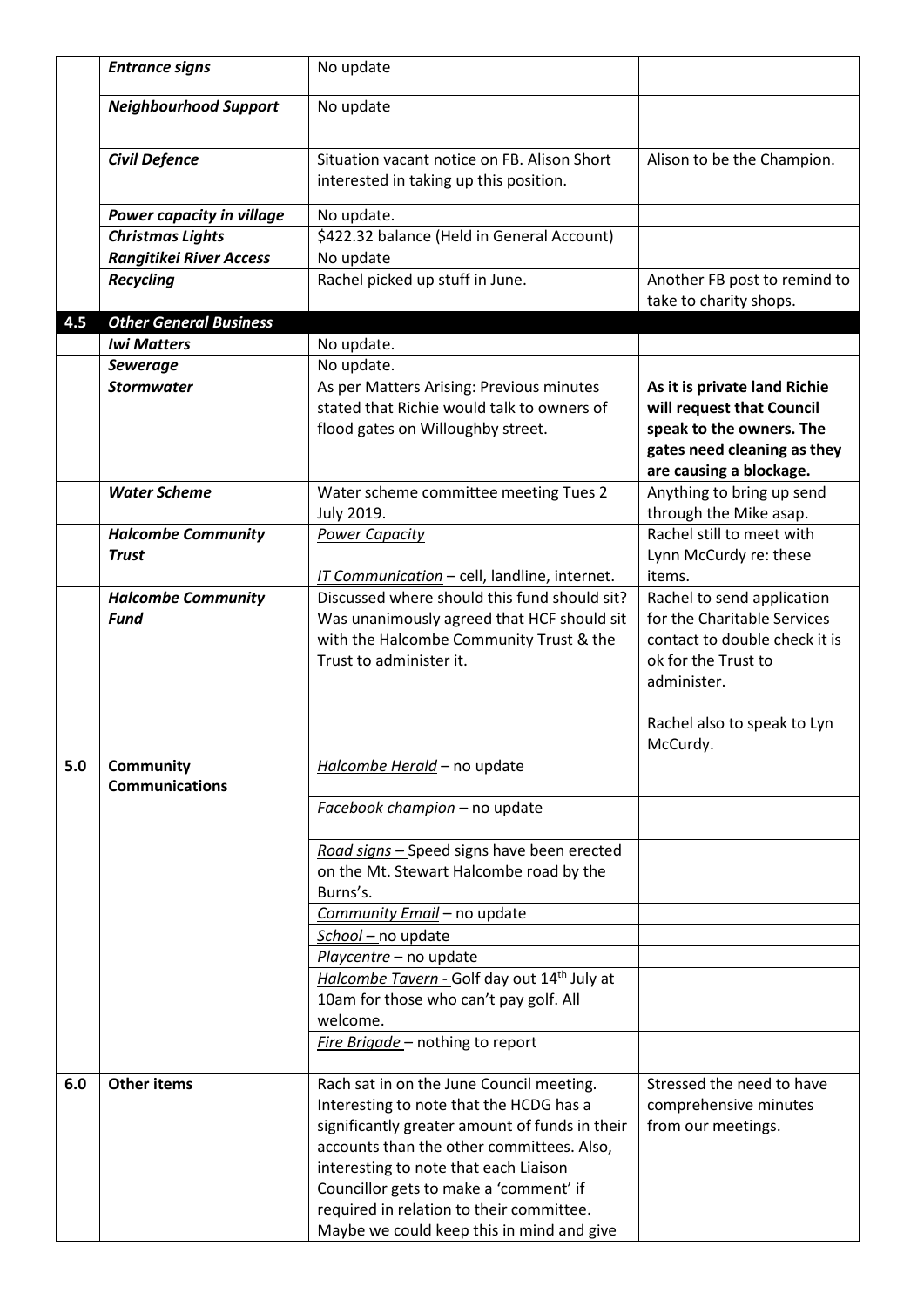|                       | Shane a couple of points that we would like<br>him to mention??  |                        |
|-----------------------|------------------------------------------------------------------|------------------------|
|                       |                                                                  |                        |
|                       | Mayor Helen congratulated Halcombe on an<br>ANZAC Day well done. |                        |
|                       | <b>Draft Community Development Strategy:</b>                     |                        |
|                       | Council adopted the draft Community                              |                        |
|                       | Development Strategy for public                                  |                        |
|                       | consultation. The consultation period                            |                        |
|                       | officially starts from today with submissions                    |                        |
|                       | closing on Sunday, 14 July.                                      |                        |
|                       | As a stakeholder who has either been                             |                        |
|                       | involved or shown an interest to date in the                     |                        |
|                       | development of the strategy, I encourage                         |                        |
|                       | you to put forward a submission telling us                       |                        |
|                       | what you like, what you don't like as well as                    |                        |
|                       | what we may have missed.                                         |                        |
|                       | Please visit:                                                    |                        |
|                       | http://haveyoursay.kiwi.nz/Draft_Communit                        |                        |
|                       | y_Development_Strategy/ for further                              |                        |
|                       | information and to give us your feedback.                        |                        |
|                       | Members of Council's Community Funding                           |                        |
|                       | Committee as well as Council Staff will be                       |                        |
|                       | available on Tuesday, 2 July at 5.30 pm in                       |                        |
|                       | the Manawatū District Council Offices for                        |                        |
|                       | anyone interested in coming along to have a                      |                        |
|                       | chat about the draft strategy and to have                        |                        |
|                       | some of those burning questions answered                         |                        |
|                       | before putting forward a submission. We will                     |                        |
|                       | be providing hot soup and a roll so if you are                   |                        |
|                       | interested in coming along let me know so                        |                        |
|                       | that I can ensure that there is enough hot                       |                        |
|                       | soup and rolls to go around.                                     |                        |
|                       | Sub-committee to put together a Job                              |                        |
|                       | Description for the role of Chairperson                          |                        |
|                       | Department reports to Jeannette by the                           |                        |
|                       | Friday before the Monday meeting.                                |                        |
|                       | Dropbox security - do we need to back this                       | Need to save onto USB. |
|                       | up?                                                              |                        |
|                       |                                                                  |                        |
|                       |                                                                  |                        |
|                       |                                                                  |                        |
| <b>Meeting Closed</b> | 9.00pm                                                           |                        |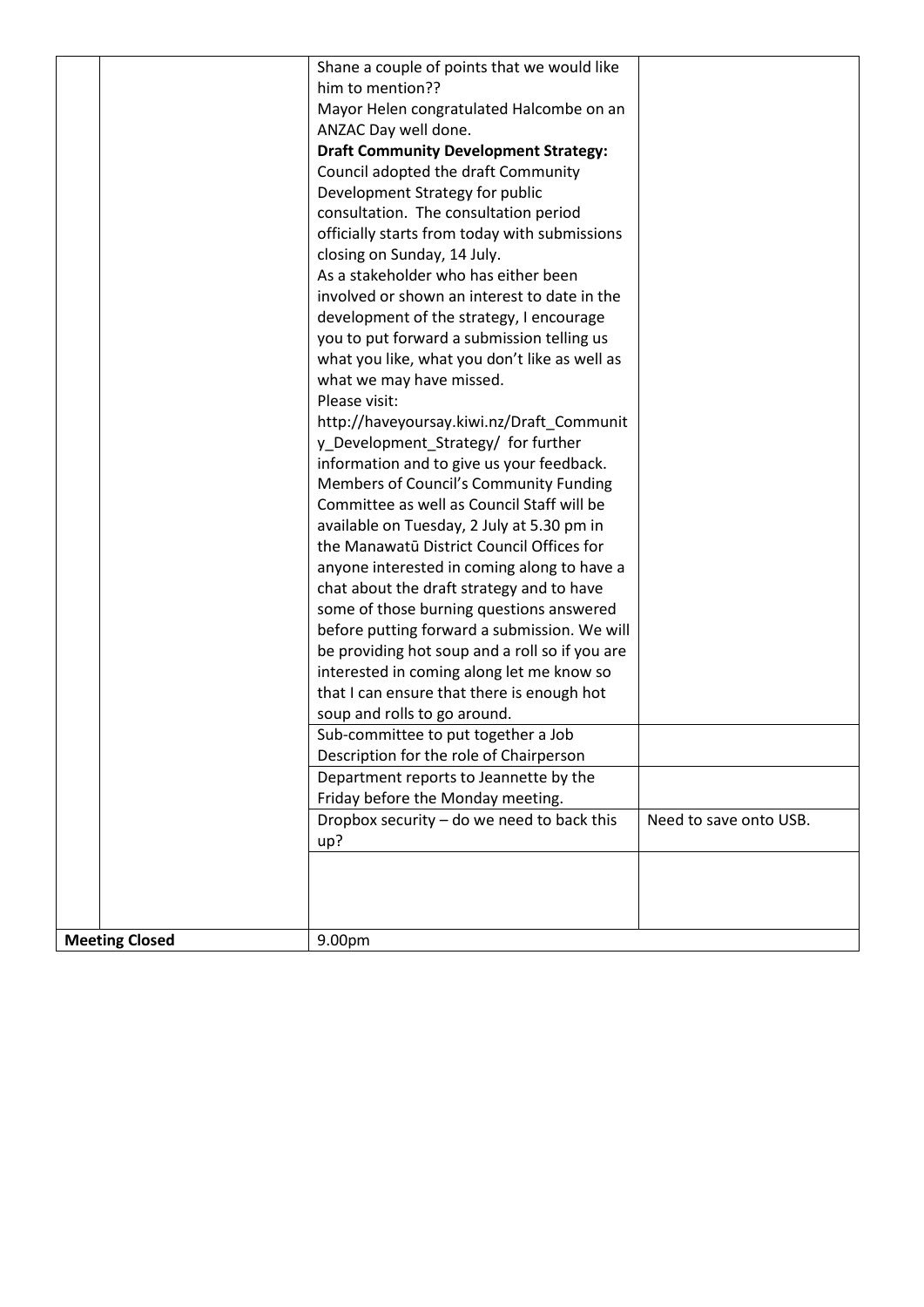## **MDC ACTION SHEET SUMMARY**

| <b>MDC Action point</b>                                                                                                                                                                                                                                                                                                                                                                                                                                                                   | <b>Transaction #</b> | <b>MDC</b><br>department/<br>Where and who<br>the next action<br>sits with. | <b>Minutes</b><br>date |
|-------------------------------------------------------------------------------------------------------------------------------------------------------------------------------------------------------------------------------------------------------------------------------------------------------------------------------------------------------------------------------------------------------------------------------------------------------------------------------------------|----------------------|-----------------------------------------------------------------------------|------------------------|
|                                                                                                                                                                                                                                                                                                                                                                                                                                                                                           |                      |                                                                             |                        |
| Cenotaph lights: (For previous points relating to this Action<br>see April 2019 minutes)                                                                                                                                                                                                                                                                                                                                                                                                  |                      | Roading                                                                     | April 2019             |
| 25/03/19 Onsite meeting held with John Jones, Grant<br>Stevenson and Rachel Lane. It was agreed that the Cenotaph<br>lights would be done as soon as possible using the \$13K.                                                                                                                                                                                                                                                                                                            |                      |                                                                             |                        |
| 24/05/19 Updated email from Grant Stephenson. Still awaiting<br>Cenotaph lights pricing.                                                                                                                                                                                                                                                                                                                                                                                                  |                      |                                                                             |                        |
| CBD/Rec Area and Walkway Plans: (For previous points<br>relating to this Action see April 2019 minutes)                                                                                                                                                                                                                                                                                                                                                                                   |                      | Janine<br>Hawthorn                                                          | April 2019             |
| 01/04/19 - Rachel sent an email to Duncan saying this project<br>would need to be done next year, provided we get funding as<br>the Cenotaph lights are going to use us the \$13K balance.<br>Funding has been applied for via the Community project<br>funding forms. Awaiting decision from Janine Hawthorn.                                                                                                                                                                            |                      |                                                                             |                        |
| <b>Vehicle calming entrances</b>                                                                                                                                                                                                                                                                                                                                                                                                                                                          | <b>Transaction</b>   | Roading                                                                     | April 2019             |
| 27/03/19 Rachel put through a transaction request (CCR) for<br>'Threshold Treatments' (Safety improvements) at either end of<br>the 70km area along Halcombe Road and also the Stanway<br>Road (Stanway side) entrance. This request also included asking<br>for a "reminder 70km sign" midway along the Halcombe Road<br>straight.                                                                                                                                                       | #51657               |                                                                             |                        |
| An underpass/overpass option for Halcombe Road                                                                                                                                                                                                                                                                                                                                                                                                                                            | <b>Transaction</b>   | Roading                                                                     | April 2019             |
| 25/03/19 - Rachel Lane (HCDG) discussed with John Jones<br>(MDC) and Grant Stevenson (MDC) at an onsite meeting the<br>likelihood of an under/over passes being installed to link west<br>and east Halcombe. Under/over passes are incredibly expensive<br>and basically impossible to get however John recommended<br>logging a CCR for a safe crossing spot to be installed (this<br>project will comes under the Safer Journeys for school routes<br>initiative - Matt Williams (MDC)) | #51656               |                                                                             |                        |
| 27/03/19 CCR logged.                                                                                                                                                                                                                                                                                                                                                                                                                                                                      |                      |                                                                             |                        |
| <b>Stanway Road/Halcombe Road drain</b>                                                                                                                                                                                                                                                                                                                                                                                                                                                   |                      | <b>Grant Stevenson</b>                                                      | April 2019             |
| 25/03/19 - Stanway Road/Halcombe Road drain to be cleared<br>of blackberry and tall grass (both sides of Stanway Road). Grant<br>Stevenson (MDC) to look into who owns the land (MDC or<br>Railways). Regardless of ownership, an application has been                                                                                                                                                                                                                                    |                      | - Roading                                                                   |                        |